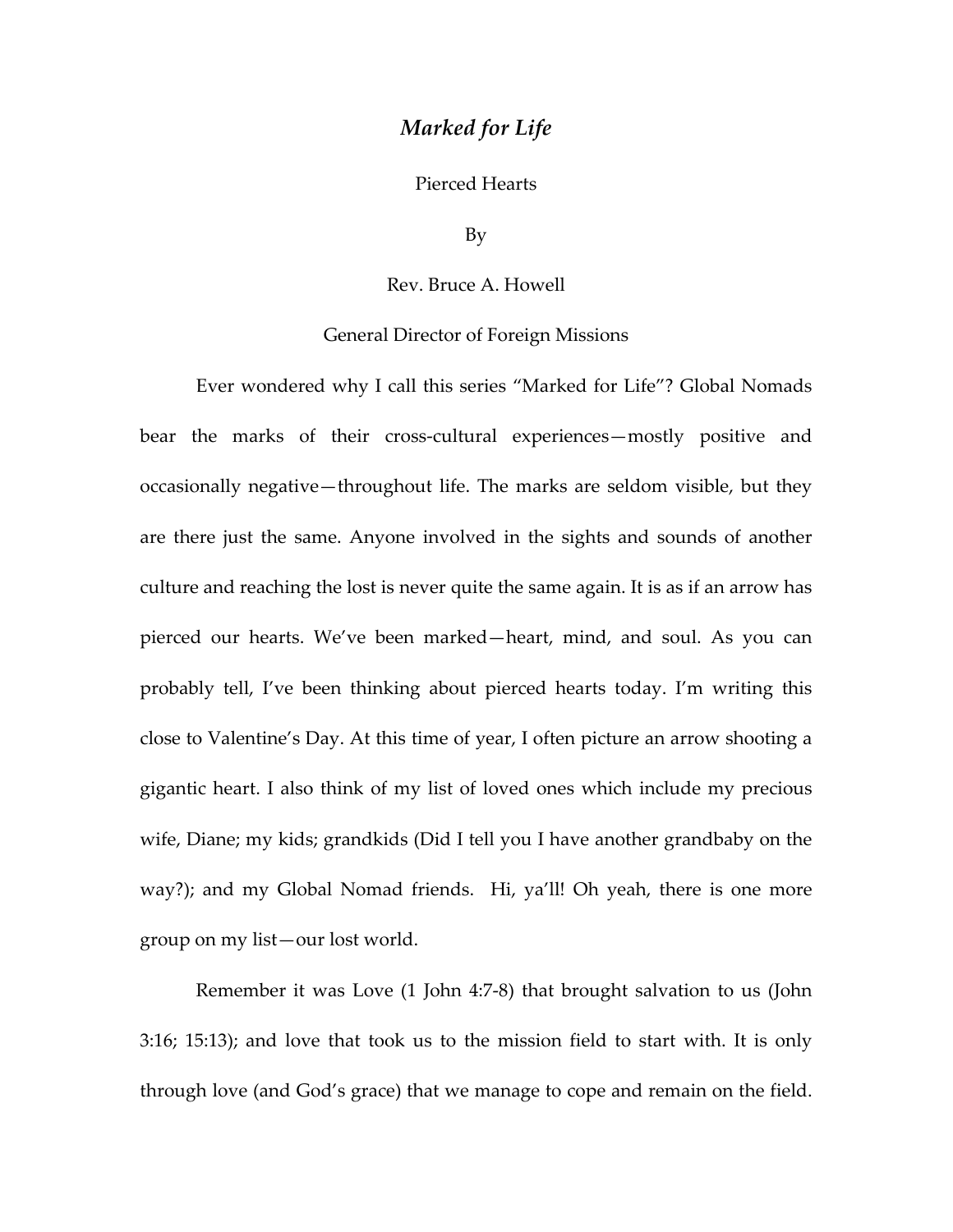Jesus said the first commandment was to love the Lord. The second, to love others (Mark 12:29‐31). It is by this mark that all know that we are true disciples (John 13:34‐35). Love is not merely a word; it is action (1 John 3:16‐19). The world doesn't fully understand true love, only lust which is self‐seeking, self‐centered, and self-satisfying. Lust asks, "What can I get?" Love asks, "What can I give?" Oops! Sounds like I'm preachin' so I better get back on track here.

Steve Green sings, "To love the Lord our God is the heartbeat of our mission. The spring from which our service overflows; across the street or around the world the mission's still the same. Proclaim and live the truth in Jesus' name."

Interestingly, Steve not only captivates our mission, but reflects someone that has been marked for life. He is a Global Nomad, raised by missionary parents in South America until he was eighteen. He recently commented, "I have spent my life trying to safeguard myself, building walls of security, independence and provision, but God has spent my life undoing me. The reason He dismantles these walls is because I'm prone to trust what I know, and God is committed to keeping me weak, looking to Him." Marks in life keep us fragile and our eyes fixed on Jesus. One of Green's newer songs says, "When I reach the end, you are just beginning. In you alone I soar on borrowed wings."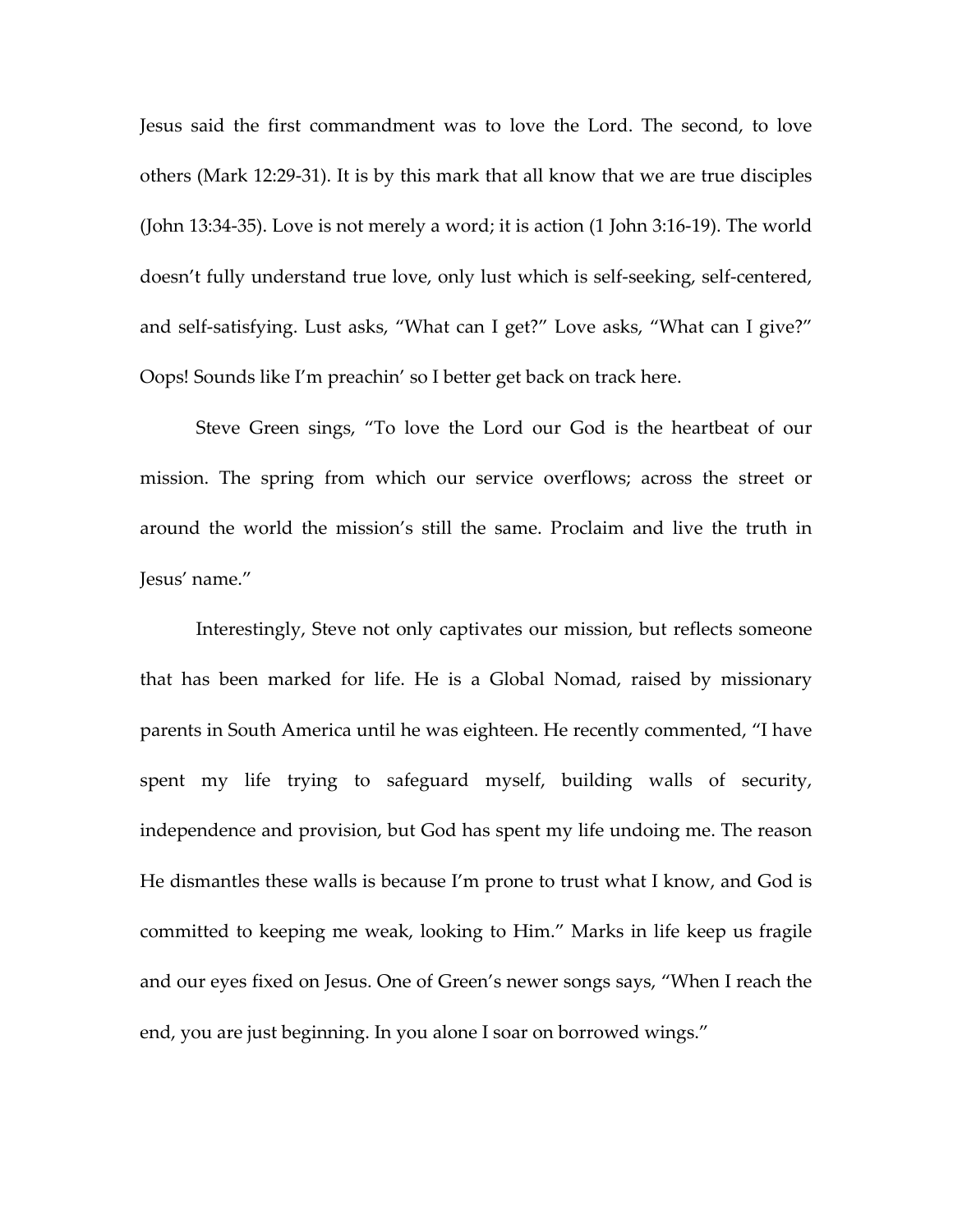What marks did Steve Green's missionary encounters leave on his heart? Years ago he sang and made popular, "People Need the Lord." His words still move me as I type, "Everyday they pass me by. I can see it in their eye. Empty people filled with care. Headed who knows where? People need the Lord... At the end of broken dreams, He's the open door. People need the Lord. When will we realize—people need the Lord?" Yes, I recognize I may be dating myself; that the song may be before your time, but it still has a powerful message. It puts it all into perspective, from a pierced heart to pierced hearts. The song continues, "Through His love our hearts can feel all the grief they bear!"

Another group of Christian artists you may be familiar with is "Selah" three gifted musicians that include a brother and sister brought up in the heartland of Africa. They can't get away from their roots, and do an African song or two or each project. A recent article released by Curb Records explained that Jim Smith, following in his own father's footsteps, took his family to a life of missionary work in the Congo. Todd, Nicol, and two other children grew "to see the world as a place of trees—mango, palm, and coconut—many planted by their grandmother…They came to know the Congolese people, to speak their Kituba language and love their music." Nicol expresses her heart, "When you need to be comforted, there is nothing like these hymns, because so many of them were written from a place of suffering." Perhaps, you can relate to this experience: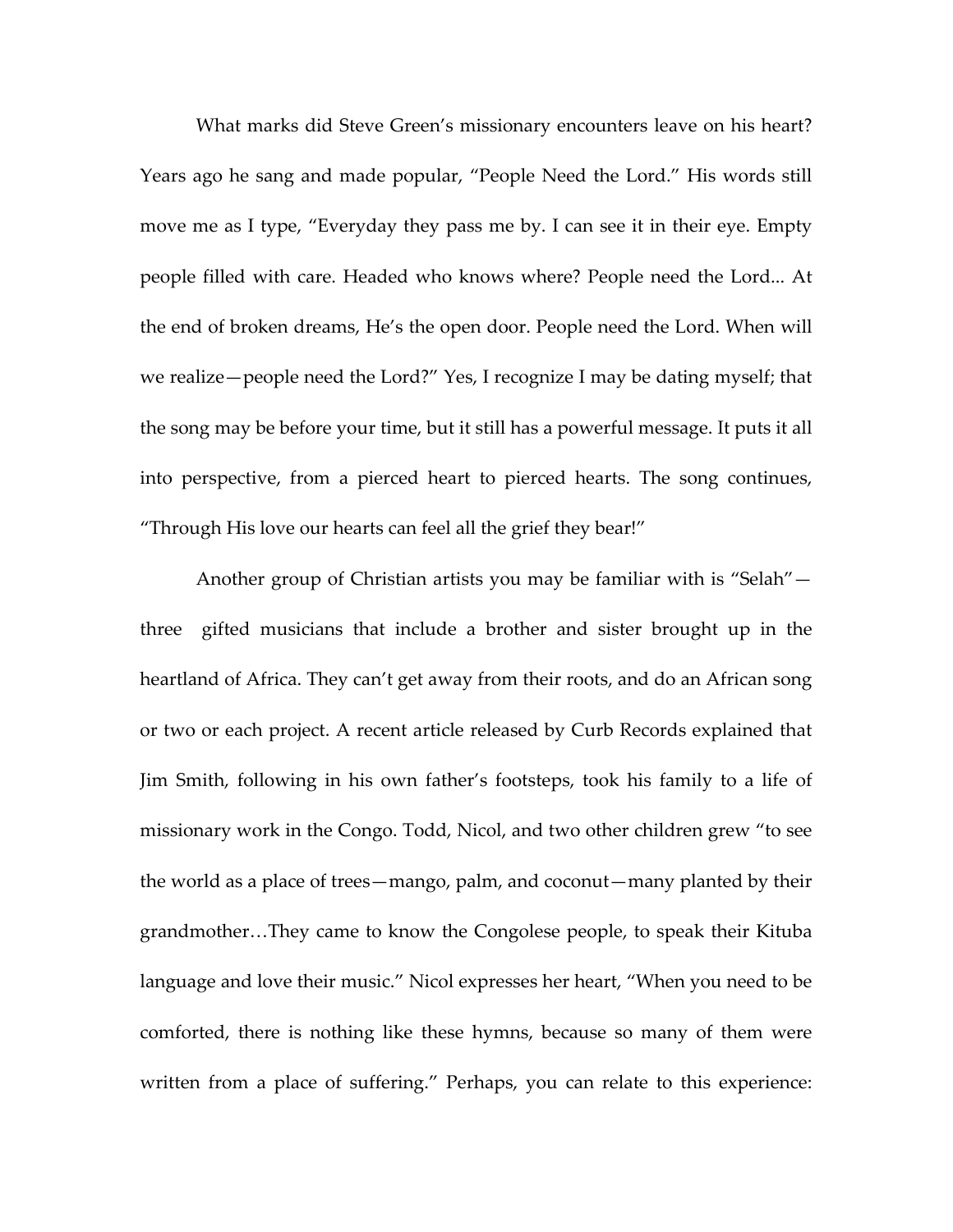"Our dad drove a seven‐ton army truck, the only kind that would make it on those muddy roads in the rainy season. We'd have to cross these bridges made of six planks, forty feet above the river, and we'd always pray that the planks wouldn't break under the truck. That's what life was like there. You had to pray—just to survive."

I may not agree with their doctrinal slant—or even be aware of it—and I'm not promoting their music, or starting the Howell Record Company. I'm not even sure I always like their style. What attracts me to them is they are missionary kids; Global Nomads. They are marked for life and it shows through in their lyrics, musical expression; in their interviews and articles. They have found a way to express their pierced hearts and to bless others. I pray that each of our Global Nomads, throughout the United Pentecostal Church International, will do the same. Many of you are equally talented and can, and will, impact our church and our world.

Here's my advice:

Love the Lord your God.

Love others. It's the heartbeat of our mission. You are marked for life. Thank God for it!

Your heart has been pierced. It is for a purpose.

You cannot lead others, where you have never been.